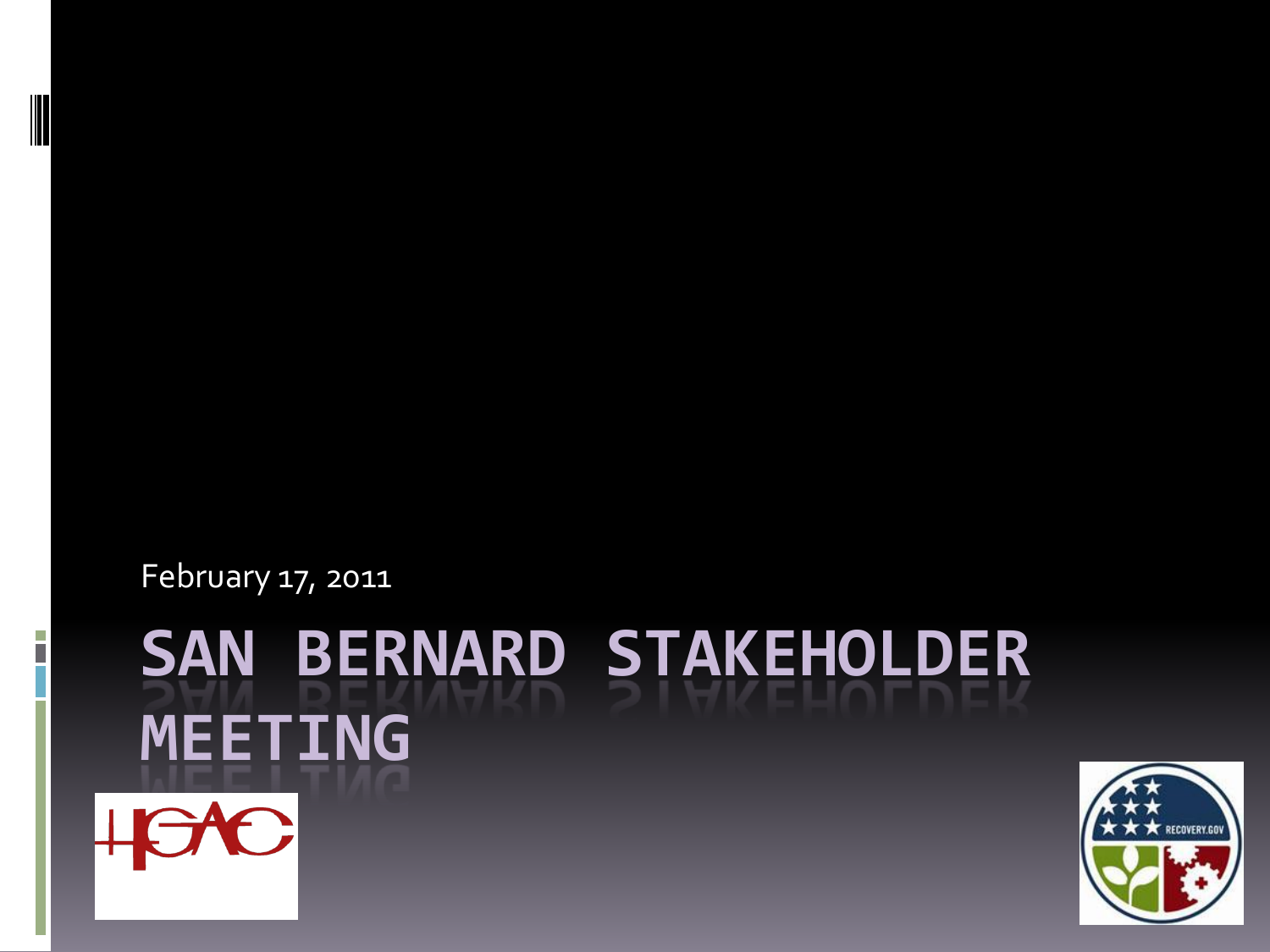### Topics for Discussion

- **SELECT modeling results**
- **Upcoming Schedule for 2011**
- Watershed Modeling Consultant Selection
- OSSF Mapping Project
- **BMP Prioritization**

**Upcoming Events**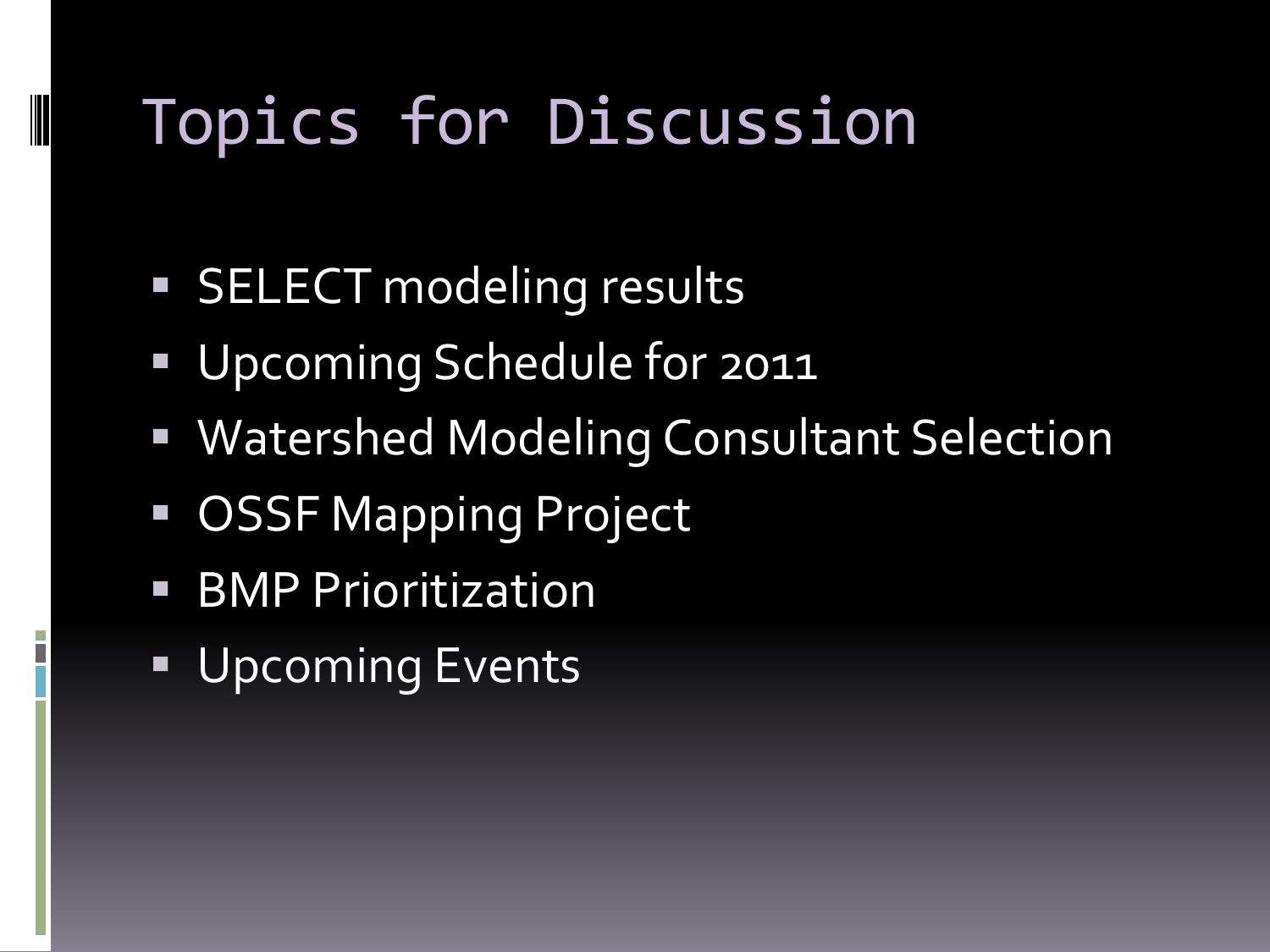## Consultant Selected for Modeling

- H-GAC published an RFP for watershed modeling
- **Four consultants submitted proposals**
- The top three consultants went to the H-GAC board on Tuesday
- CDM (Camp Dresser & McKee) was selected
- We will be meeting with them to kick off the model selection process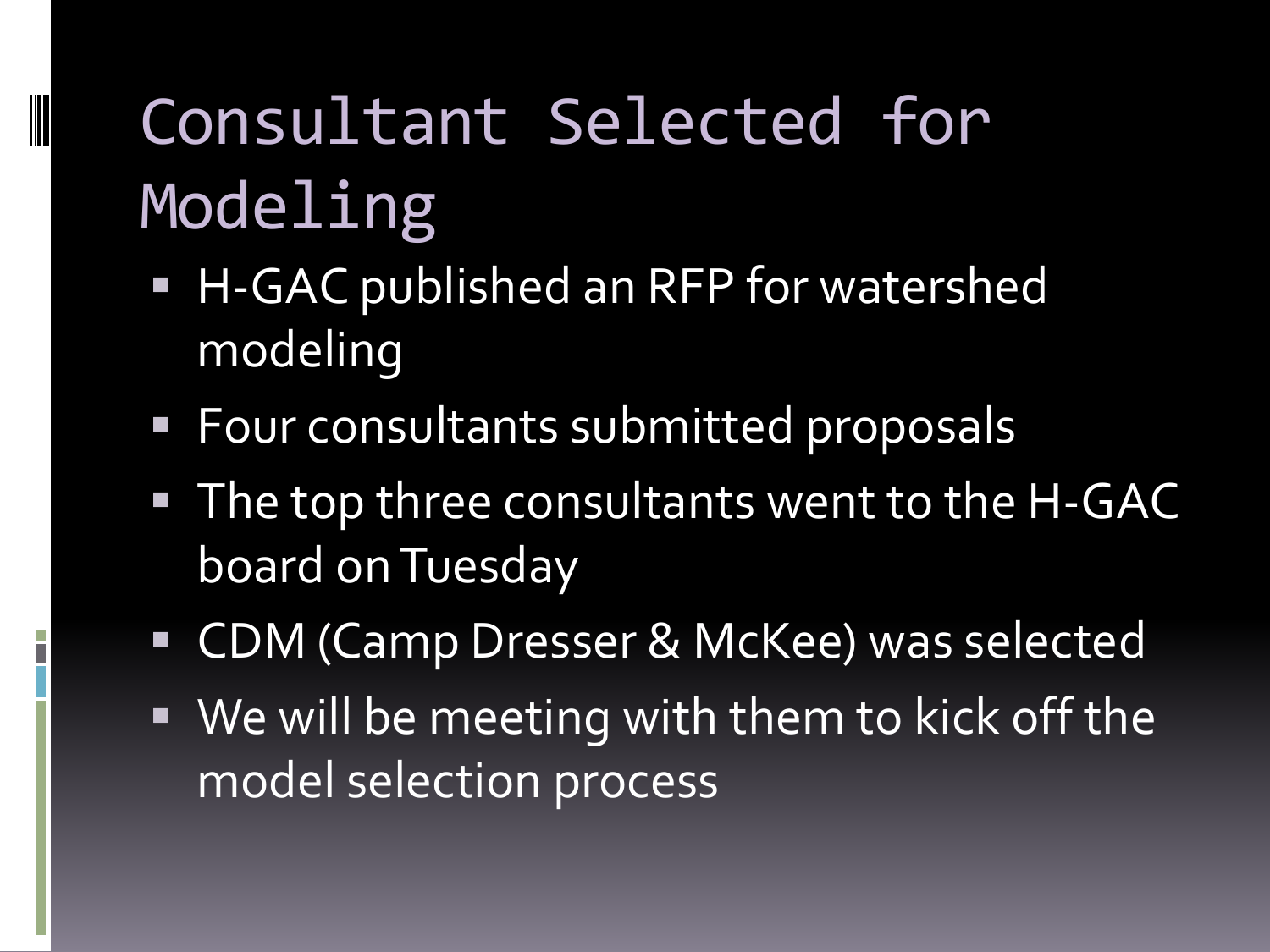#### OSSF Mapping Project

- **The OSSF data for the San Bernard** watershed has been mapped
	- We are still missing some data for Colorado and Wharton Counties
- **We are now working on acquiring all of the** complaint and failure data for the five counties
- **TCEQ will require a Quality Assurance Project** Plan (QAPP) for the data we have collected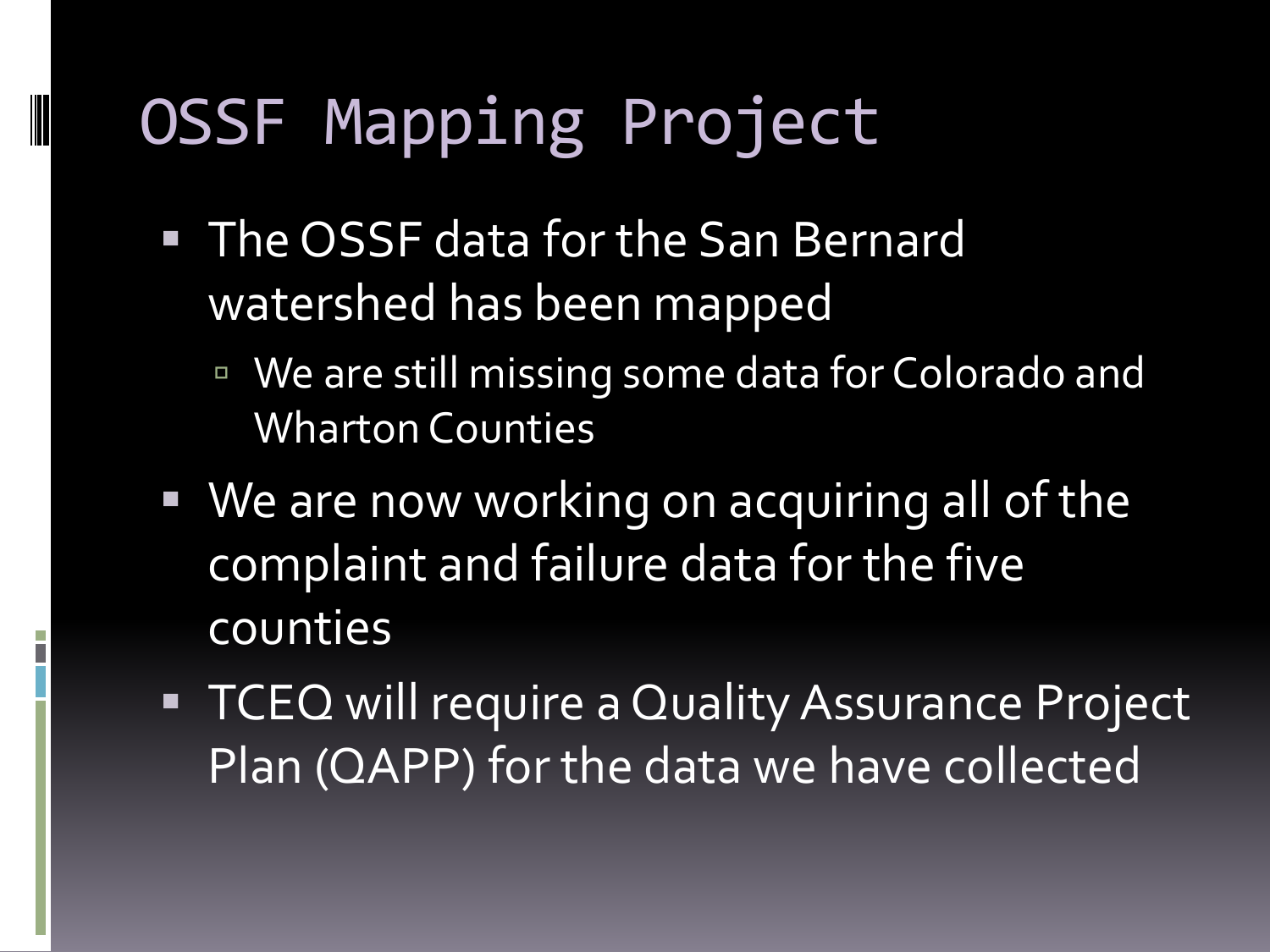#### BMP Prioritization Activity

- Based on the information from the SELECT modeling results, personal knowledge, and the assumptions made:
	- Place dots next to BMPs that will most improve water quality
	- □ Place dots next to the BMPs that will most likely be implemented in the watershed
	- Add any additional BMPs that you think should be considered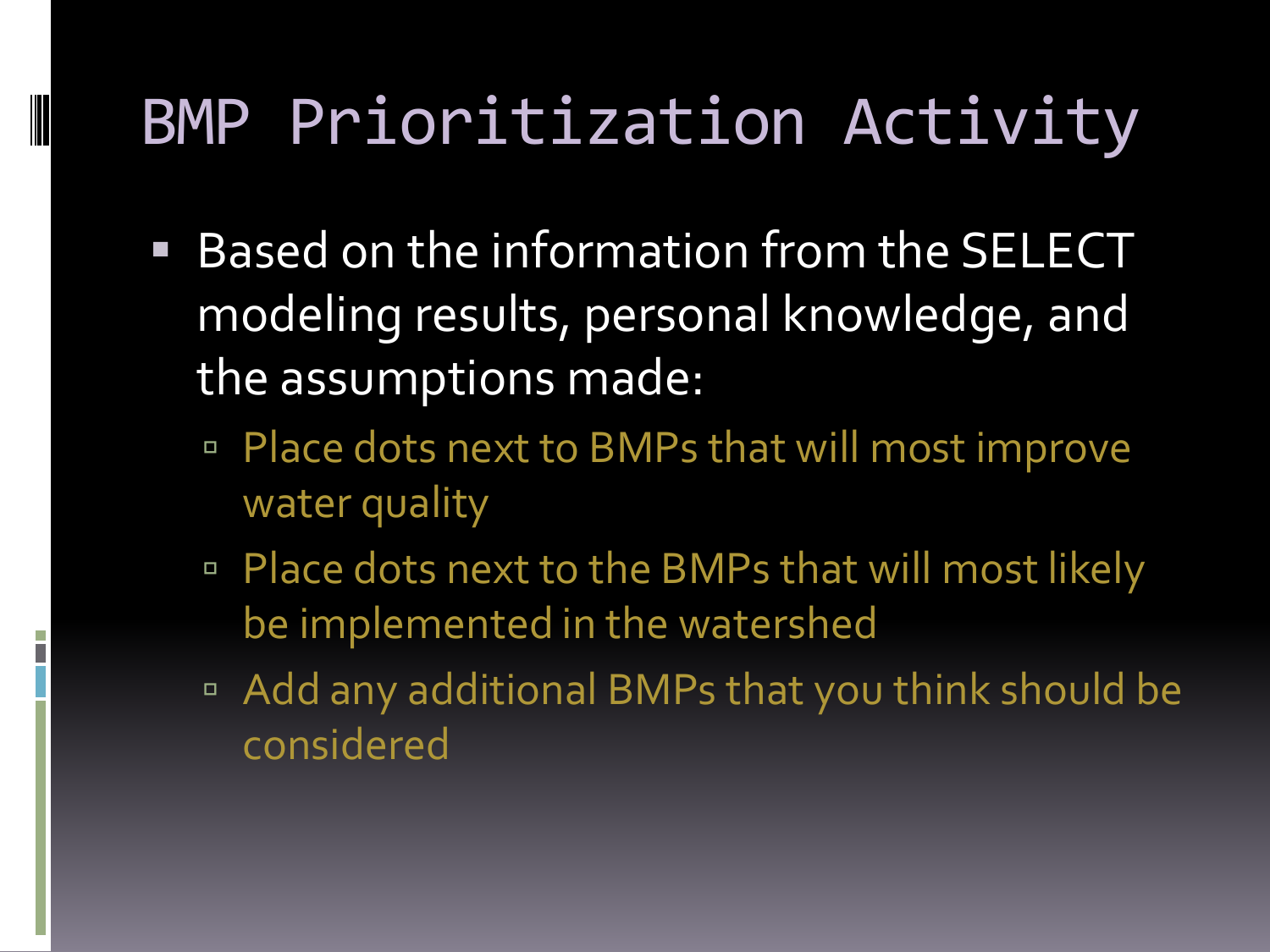#### Upcoming Schedule

- April 28  $(4^{\text{th}}$ Thursday in April)
	- **E** Modeling Results, Estimated Load Reductions, Technical and Financial Needs

#### $\blacksquare$  June 16

- Outreach and Education, Project Implementation
- August 18
	- **EXECUTE: Milestones for Progress, Measures of Success,** Water Quality Monitoring Components